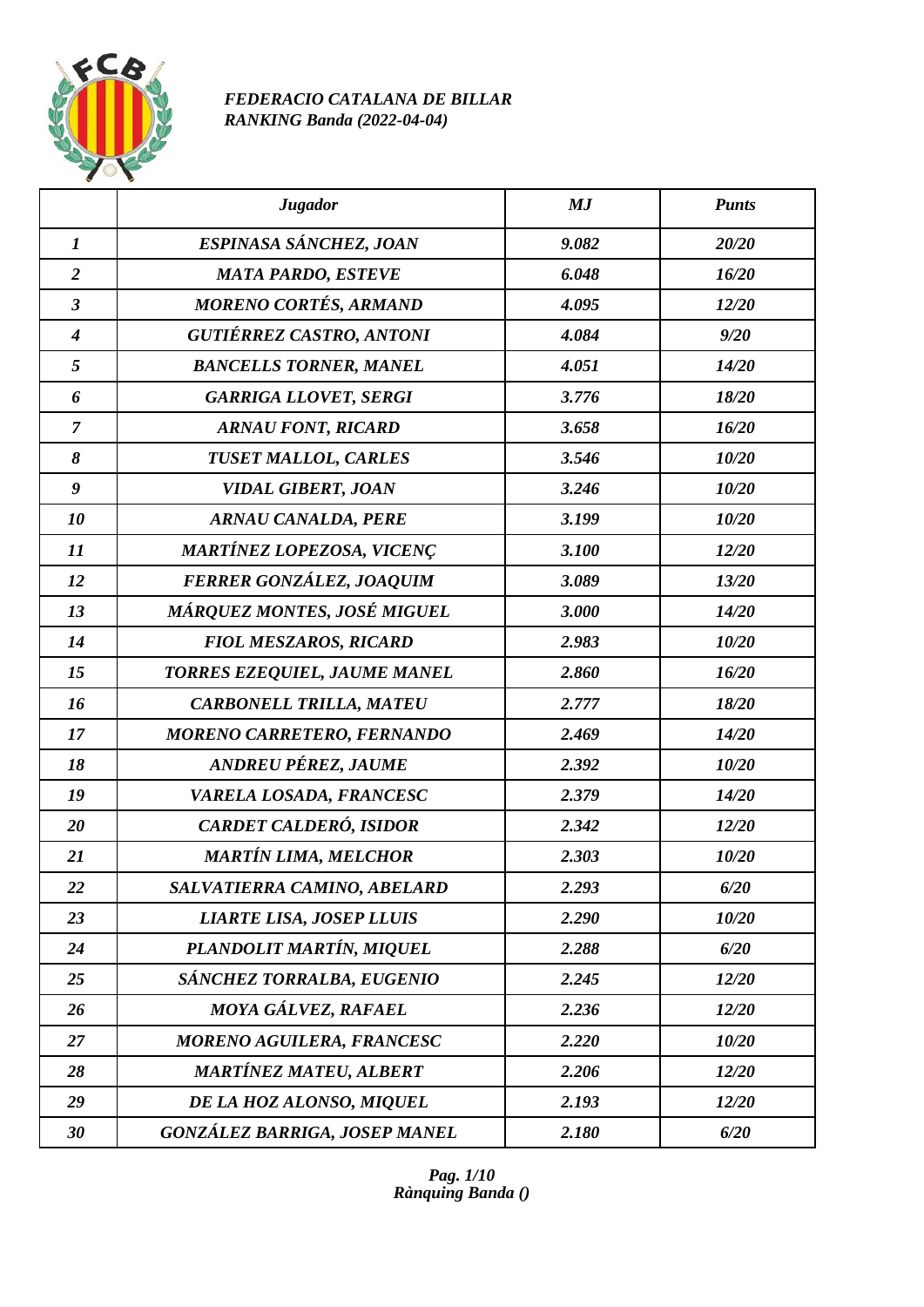

|    | <b>Jugador</b>                      | MJ    | <b>Punts</b> |
|----|-------------------------------------|-------|--------------|
| 31 | CASADÓ ROCA, ALEX                   | 2.096 | 9/20         |
| 32 | <b>GARCÍA SORIANO, ANTONI</b>       | 2.096 | 9/20         |
| 33 | <b>SÁEZ ROMERO, ANTONIO</b>         | 2.066 | 11/20        |
| 34 | <b>AGUT BONSFILLS, RAMON</b>        | 2.057 | 16/20        |
| 35 | FONT GIMÉNEZ, JOAN ANTON            | 2.054 | 8/20         |
| 36 | <b>LATORRE PUIGVERT, ERNEST</b>     | 2.049 | 12/20        |
| 37 | FERRÉ GUALLAR, JAUME                | 2.029 | 9/20         |
| 38 | SÁNCHEZ BARRERA, JORGE A.           | 2.024 | 13/20        |
| 39 | <b>MARTÍNEZ CARRILLO, ANTONI</b>    | 2.007 | 10/20        |
| 40 | SÁNCHEZ BARRERA, MIGUEL             | 1.960 | 14/20        |
| 41 | <b>MAURI JOAN, SALVADOR</b>         | 1.953 | 10/20        |
| 42 | MESAS PARDO, JOSÉ MARÍA             | 1.947 | 11/20        |
| 43 | PÉREZ VIÑA, MANUEL                  | 1.942 | 6/20         |
| 44 | ORTA BERNARDINO, MANEL              | 1.923 | 10/20        |
| 45 | PÉREZ BLANCH, ROMÀ                  | 1.921 | 6/20         |
| 46 | <b>MONTERO QUERO, RAFAEL</b>        | 1.890 | 12/20        |
| 47 | LÓPEZ BALBOA, ALEJANDRO             | 1.878 | 9/20         |
| 48 | FERNÁNDEZ VELASCO, ENRIC            | 1.859 | 15/20        |
| 49 | ZULETA GIRALDO, JOHN JAIRO          | 1.844 | 14/20        |
| 50 | <b>NOGUÉS BLANCO, DAVID</b>         | 1.836 | 8/20         |
| 51 | LONGARÓN CALLE, ANTONI G.           | 1.835 | 8/20         |
| 52 | MAGDALENO CARREÑO, ANTONI           | 1.833 | 9/20         |
| 53 | MOLINA MASPOCH, JOSEP RAMÓN         | 1.828 | 8/20         |
| 54 | TORMO BLANCO, FÉLIX                 | 1.826 | 11/20        |
| 55 | <b>CUSINÉ BARBER, MANUEL</b>        | 1.812 | 11/20        |
| 56 | TORO CORRALES, GERMÁN               | 1.782 | 6/20         |
| 57 | <b>BAUTISTA VICENTE, MIQUEL</b>     | 1.760 | 14/20        |
| 58 | LLUMA VERGARA, PERE                 | 1.733 | 7/20         |
| 59 | <b>BASTIDA PARAREDA, JOSEP ANT.</b> | 1.677 | 12/20        |
| 60 | COCA BENAIGES, ANTONI               | 1.663 | 13/20        |

*Pag. 2/10 Rànquing Banda ()*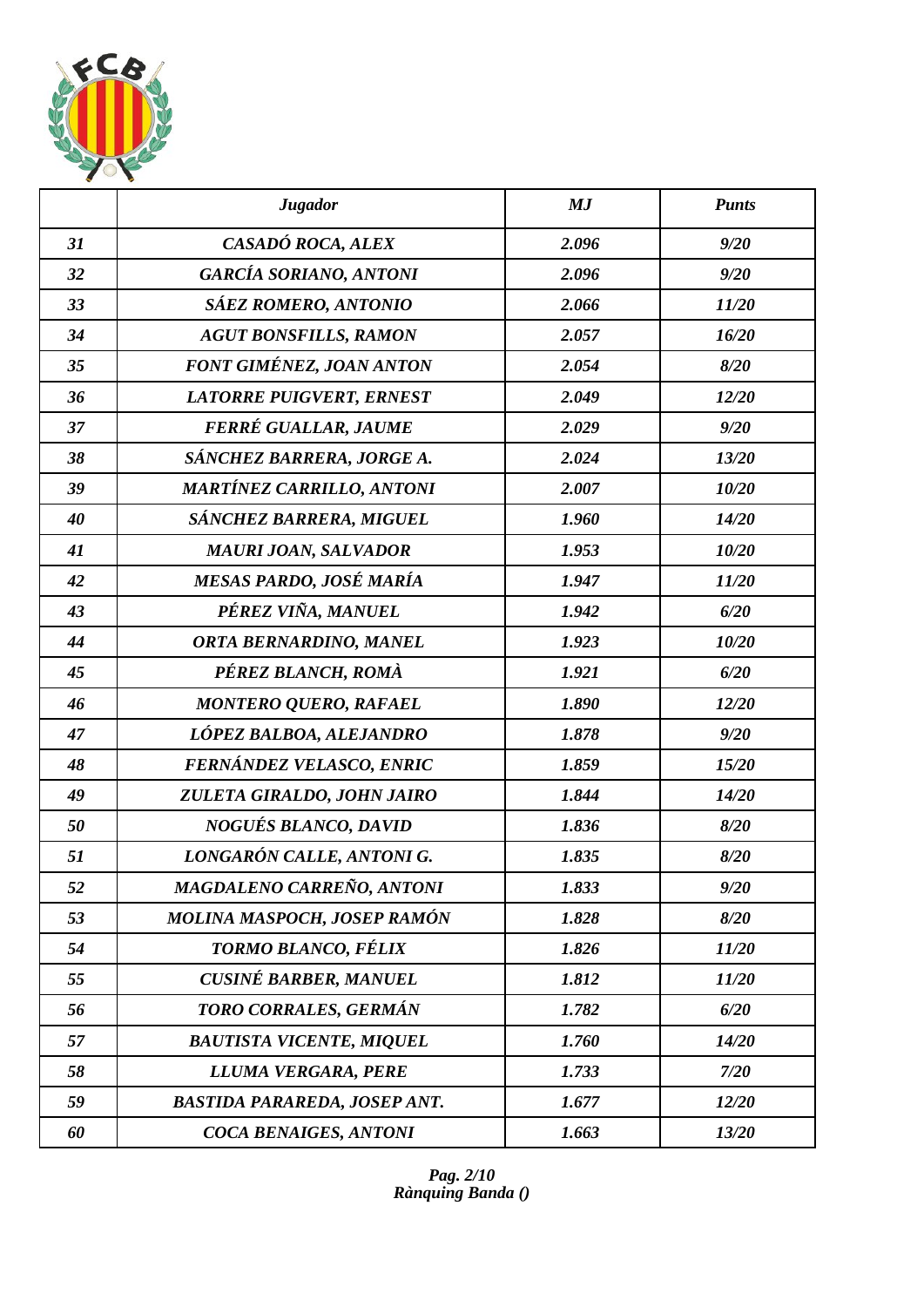

|    | <b>Jugador</b>                  | MJ    | <b>Punts</b> |
|----|---------------------------------|-------|--------------|
| 61 | SOGUÉS BELTRÁN, CARLOS          | 1.601 | 12/20        |
| 62 | <b>GRIS PERALBA, TONI</b>       | 1.594 | 7/20         |
| 63 | <b>VILA PALAU, JAUME</b>        | 1.593 | 2/20         |
| 64 | HERNÁNDEZ HERNÁNDEZ, FRANCESC   | 1.586 | 4/20         |
| 65 | SAQUES GRANACHE, JOAN           | 1.579 | 11/20        |
| 66 | <b>BARNOLAS PARÉS, JOAN</b>     | 1.573 | 13/20        |
| 67 | FERNÁNDEZ BARRAGAN, JORGE       | 1.549 | 6/20         |
| 68 | DIEZ AYZA, XAVIER               | 1.535 | 14/20        |
| 69 | <b>BAS PASTOR, ENRIC</b>        | 1.527 | 10/20        |
| 70 | ROBLEDO GONZÁLEZ, ISIDRE        | 1.527 | 2/20         |
| 71 | <b>MARTÍN SIERRA, ANDREU</b>    | 1.524 | 6/20         |
| 72 | CADILLAC JODAR, JORDI           | 1.512 | 10/20        |
| 73 | PASTOR BALAGUÉ, JORDI           | 1.502 | 6/20         |
| 74 | PRATS QUIÑONES, JOSEP Mª        | 1.500 | 5/20         |
| 75 | VIERA PACHE, VALENTÍ            | 1.463 | 10/20        |
| 76 | <b>HUGUET PASCUAL, JORDI</b>    | 1.460 | 15/20        |
| 77 | LÓPEZ PEÑARETE, JULIAN ALBERTO  | 1.448 | 12/20        |
| 78 | <b>VENTURA SANS, MIQUEL</b>     | 1.447 | 12/20        |
| 79 | <b>MORCILLO MARIN, JUAN</b>     | 1.429 | 12/20        |
| 80 | <b>MARTÍNEZ BELLMUNT, JORDI</b> | 1.417 | 9/20         |
| 81 | <b>MORELL TORRES, JOSEP Ma</b>  | 1.411 | 10/20        |
| 82 | TORRUBIA GONZÁLEZ, JOSÉ         | 1.411 | 9/20         |
| 83 | <b>NORIA SILVESTRE, JOAQUIM</b> | 1.409 | 5/20         |
| 84 | <b>OLLER SOLER, GABRIEL</b>     | 1.385 | 12/20        |
| 85 | <b>MONTES GALLARDO, ANTONIO</b> | 1.372 | 8/20         |
| 86 | HERRERA RUIZ, JESÚS             | 1.359 | 6/20         |
| 87 | ORTEGA DIAZ, ALBERTO            | 1.353 | 11/20        |
| 88 | ZAPLANA HERNÁNDEZ, JOAN         | 1.348 | 8/20         |
| 89 | CLAPÉS MIRÓ, JORDI              | 1.344 | 8/20         |
| 90 | ORTA LÓPEZ, LUIS                | 1.335 | 16/20        |

*Pag. 3/10 Rànquing Banda ()*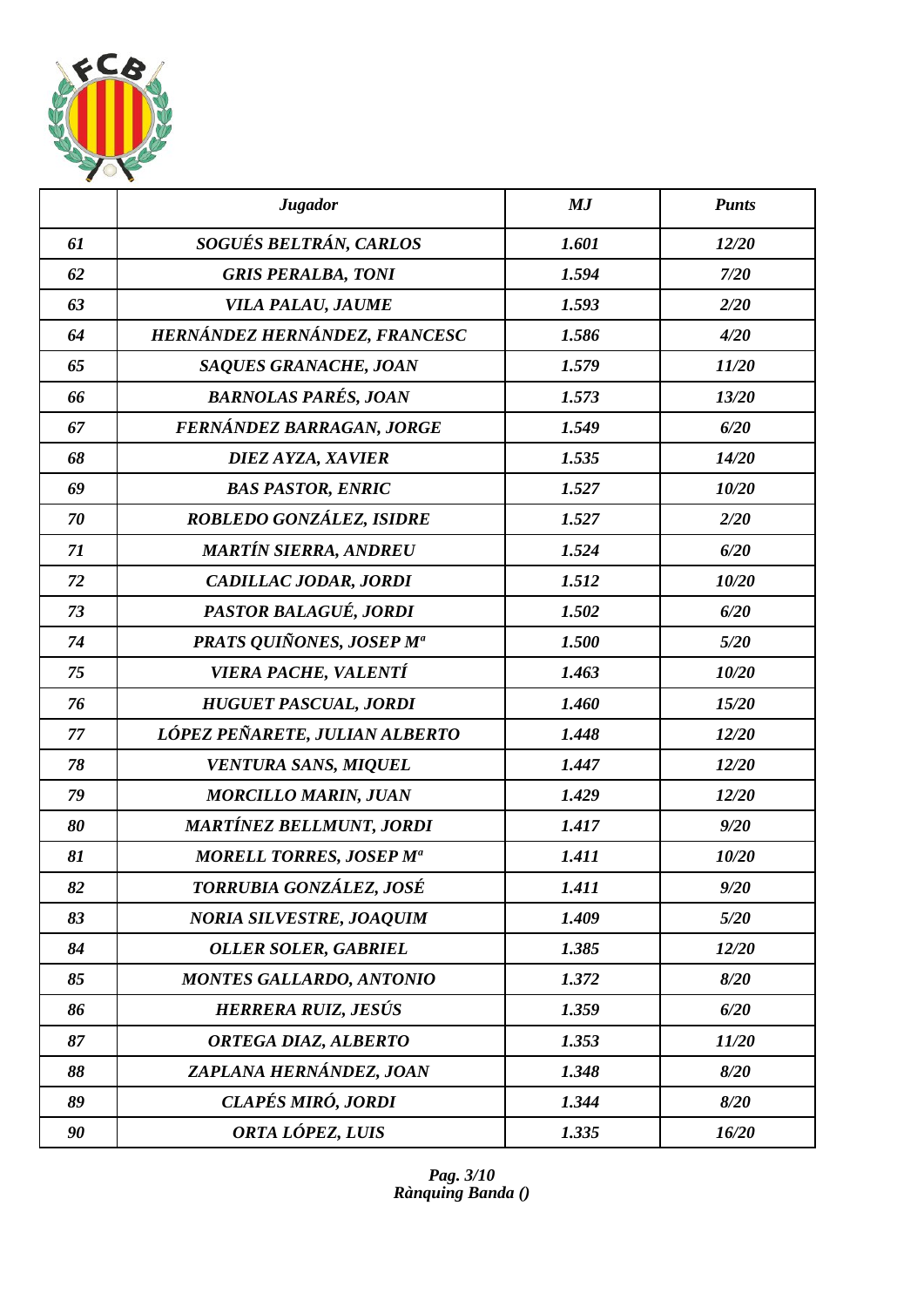

|            | <b>Jugador</b>                      | MJ    | <b>Punts</b> |
|------------|-------------------------------------|-------|--------------|
| 91         | <b>BERENGUERAS COSTA, F. XAVIER</b> | 1.325 | 6/20         |
| 92         | <b>GARCÍA AGUADO, MIGUEL</b>        | 1.325 | 6/20         |
| 93         | SENDRA GABARRÓ, ANTONI              | 1.323 | 12/20        |
| 94         | <b>MOYA MORENO, ROSENDO</b>         | 1.310 | 8/20         |
| 95         | CARRIÓ LACASA, CARLES               | 1.308 | 9/20         |
| 96         | <b>RAMOS RUIZ, JOSEP</b>            | 1.296 | 14/20        |
| 97         | SUÁREZ LASSO, HÉCTOR FABIO          | 1.284 | 13/20        |
| 98         | GARCÍA PÉREZ, JOSÉ MARIANO          | 1.283 | 14/20        |
| 99         | <b>BLADÉ RECHA, ANTONI</b>          | 1.277 | 14/20        |
| 100        | MOTA CALDERÓN, JOSÉ                 | 1.277 | 6/20         |
| 101        | <b>RALITA ROS, JOAN</b>             | 1.263 | 8/20         |
| 102        | YÁÑEZ ACUÑA, ENRIQUE                | 1.245 | 14/20        |
| 103        | JIMÉNEZ MANZANERO, JESÚS            | 1.242 | 6/20         |
| 104        | ALGABA CASTRO, JOSÉ                 | 1.240 | 4/20         |
| 105        | SALAZAR HERNÁNDEZ, RAFAEL           | 1.239 | 7/20         |
| 106        | <b>BONET CARMONA, SEBASTIÀ</b>      | 1.233 | 12/20        |
| 107        | <b>GIL PÉREZ, ALBERT</b>            | 1.231 | 15/20        |
| 108        | <b>JOSÉ TORRISCO, ENRIQUE</b>       | 1.224 | 6/20         |
| 109        | <b>BONET PASCUAL, CÉSAR</b>         | 1.220 | 8/20         |
| <i>110</i> | POLO CAMARASA, JOSEP Mª             | 1.219 | 9/20         |
| 111        | PALOMO MORILLAS, JOSEP LLUIS        | 1.219 | 14/20        |
| 112        | FERRANDO PAPIO, RAMÓN               | 1.198 | 8/20         |
| 113        | NUÉVALOS PÉREZ, CARLOS              | 1.191 | 12/20        |
| 114        | <b>MARTÍN TOVAR, FRANCISCO</b>      | 1.183 | 10/20        |
| 115        | GÁLVEZ JURADO, FRANCISCO            | 1.181 | 10/20        |
| <b>116</b> | <b>BELLOT BOTELLO, FRANCISCO</b>    | 1.178 | 14/20        |
| 117        | SEGURA MONDRIÁ, FRANCESC XAVIER     | 1.178 | 7/20         |
| 118        | MIGUEL MATEU, JULIO RAMÓN           | 1.178 | 10/20        |
| 119        | <b>BARENYS PINILLA, MIQUEL</b>      | 1.175 | 12/20        |
| 120        | <b>BASTIDA SALA, XAVIER</b>         | 1.174 | 14/20        |

*Pag. 4/10 Rànquing Banda ()*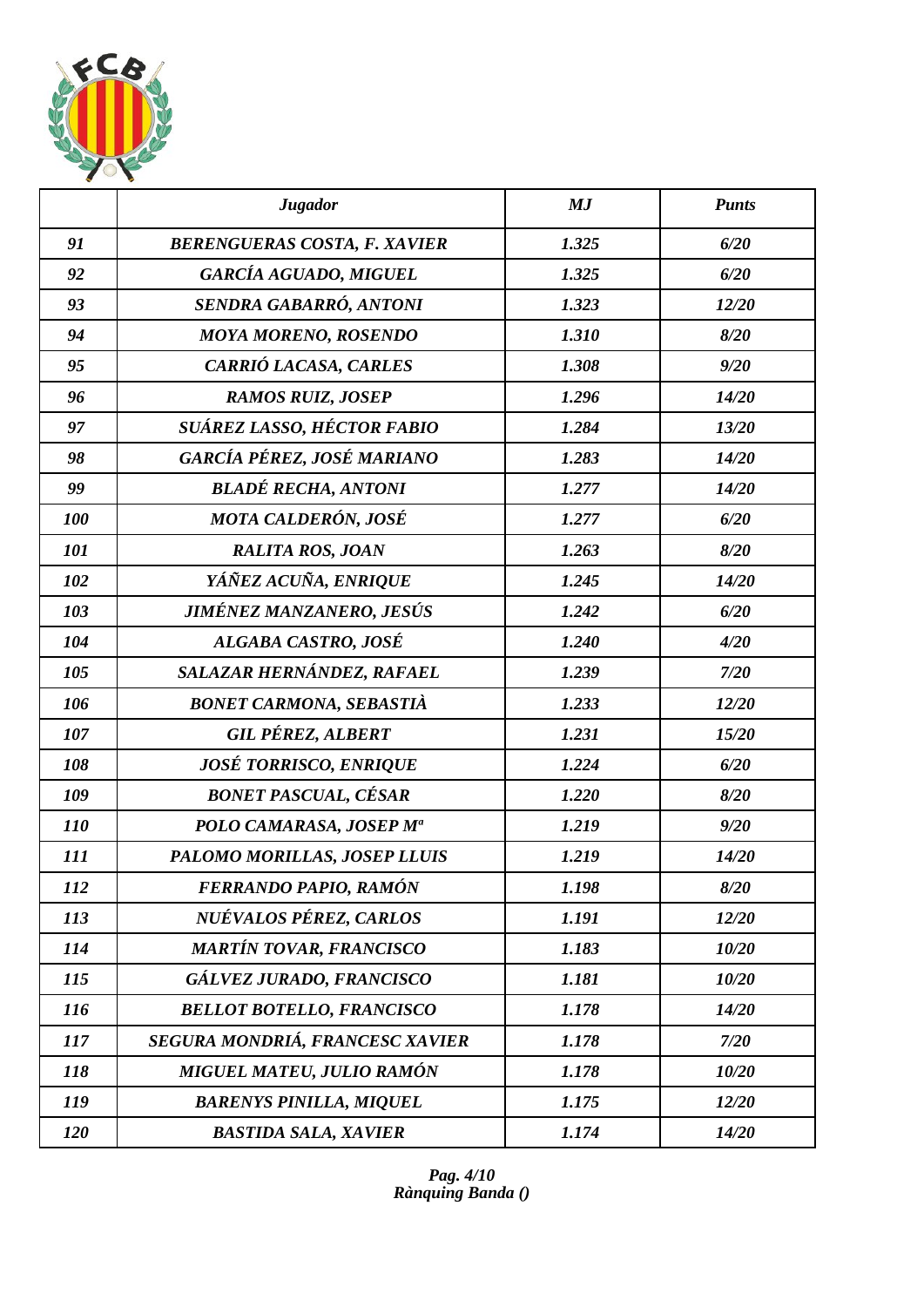

|            | <b>Jugador</b>                         | MJ    | <b>Punts</b> |
|------------|----------------------------------------|-------|--------------|
| 121        | <b>GOMEZ DE LA TORRE RUIZ, IGNACIO</b> | 1.172 | 9/20         |
| 122        | GARCÍA MARTÍNEZ, MANUEL                | 1.171 | 10/20        |
| 123        | <b>BADIA BOSQUE, LLORENÇ</b>           | 1.169 | 8/20         |
| 124        | <b>GUERRA PRIETO, FCO.JAVIER</b>       | 1.164 | 9/20         |
| 125        | <b>MONTERO LARA, MIGUEL</b>            | 1.163 | 10/20        |
| 126        | <b>RIBAS TORRES, PERE</b>              | 1.160 | 20/20        |
| 127        | <b>BOIX GALVEZ, DANIEL</b>             | 1.157 | 6/20         |
| 128        | <b>BECERRA GÓMEZ, CIPRIANO</b>         | 1.152 | 4/20         |
| 129        | <b>INGLADA ROCA, ESTEVE</b>            | 1.151 | 6/20         |
| 130        | <b>SACREST ROCA, CARLES</b>            | 1.148 | 10/20        |
| 131        | <b>AGUILAR SALA, RAMÓN</b>             | 1.144 | 12/20        |
| 132        | IBAÑEZ APARICIO, JULIÀ                 | 1.142 | 8/20         |
| 133        | <b>CANDELA RAMOS, JORDI</b>            | 1.139 | 10/20        |
| 134        | MARTÍ TALAVERA, SALVADOR               | 1.135 | 6/20         |
| 135        | JUÁREZ ROLDÁN, JOSÉ                    | 1.122 | 6/20         |
| 136        | COSTA GÁSQUEZ, SERGI                   | 1.121 | 4/20         |
| 137        | PERTIÑEZ CAMPOS, MANUEL                | 1.102 | 6/20         |
| 138        | <b>CUEVAS GALAN, PABLO</b>             | 1.095 | 12/20        |
| 139        | <b>GONZÁLEZ SERRANO, ANTONI</b>        | 1.088 | 2/20         |
| <b>140</b> | SÁNCHEZ TRIGUEROS, CARLES              | 1.087 | 9/20         |
| 141        | <b>COMAS FERRER, JORDI</b>             | 1.087 | 6/20         |
| 142        | SÁNCHEZ GIL, ALFONSO                   | 1.060 | 8/20         |
| 143        | <b>ROSES GUITART, ANTONI</b>           | 1.056 | 6/20         |
| 144        | SOLÉ MARSIÑACH, JOSEP MARIA            | 1.044 | 12/20        |
| 145        | <b>MONTOLIU CASTELLVÍ, ALBERT</b>      | 1.038 | 9/20         |
| 146        | COSTA SALVANS, MIQUEL                  | 1.034 | 8/20         |
| 147        | <b>JOU ARGEMI, RAMÓN</b>               | 1.033 | 8/20         |
| 148        | ROSSELLÓ RODRIGUEZ, JAUME              | 1.018 | 10/20        |
| 149        | AGUILERA BUENOSVINOS, JOSÉ MANUEL      | 1.011 | 9/20         |
| 150        | MASACHS XENA, SALVADÓ                  | 1.005 | 13/20        |

*Pag. 5/10 Rànquing Banda ()*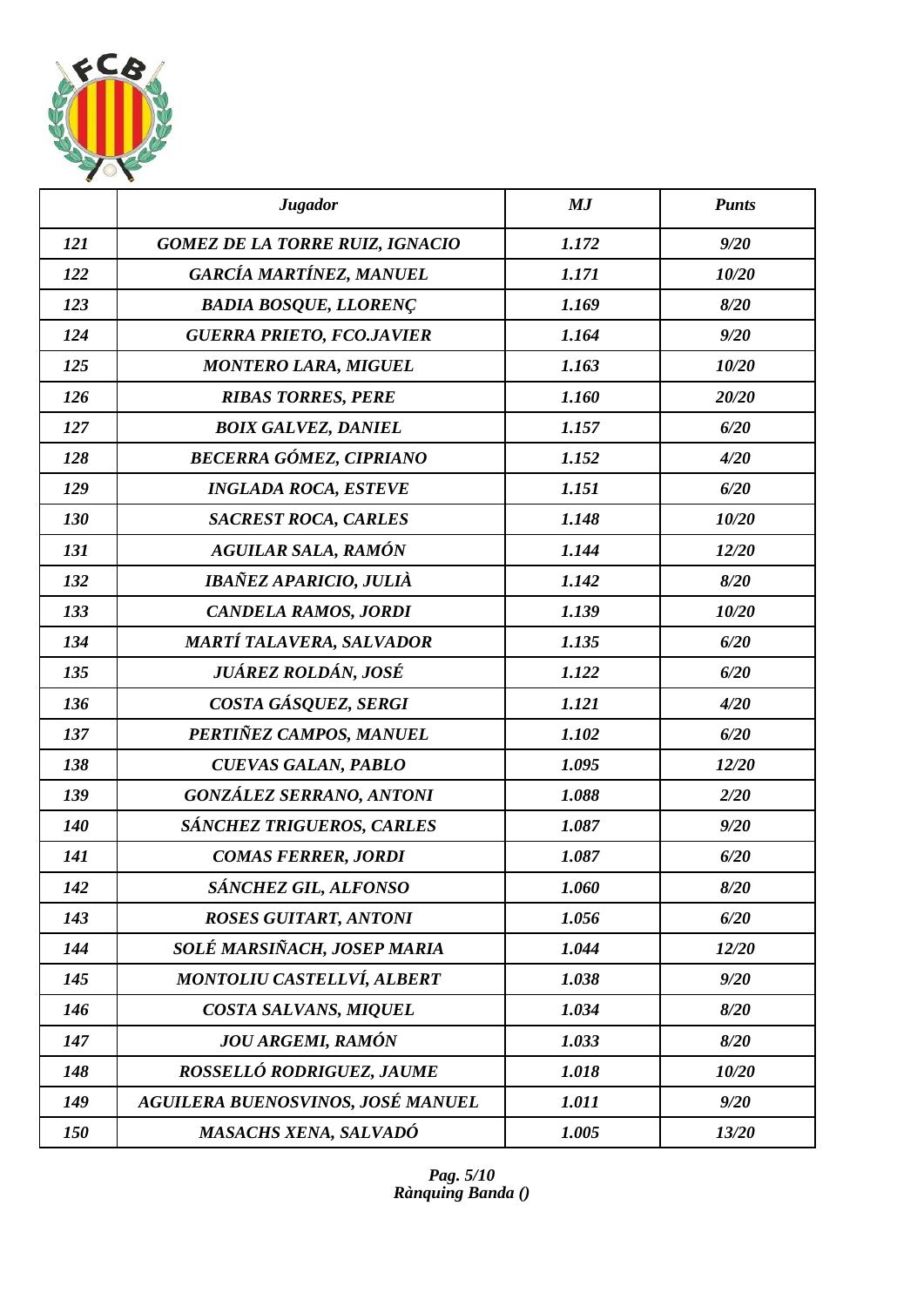

|     | <b>Jugador</b>                    | MJ    | <b>Punts</b> |
|-----|-----------------------------------|-------|--------------|
| 151 | <b>BOSCH BOSCH, MIQUEL</b>        | 1.000 | 5/20         |
| 152 | LLOP RUANA, MARTÍ                 | 0.997 | 10/20        |
| 153 | RAMÍREZ FLORENSA, ÓSCAR           | 0.991 | 9/20         |
| 154 | ANDRÉS TARAZONA, JOAQUIM          | 0.981 | 11/20        |
| 155 | <b>BALLESTER VALERO, TOMÁS</b>    | 0.968 | 10/20        |
| 156 | <b>BAZ VERGARA, ISIDRE</b>        | 0.968 | 9/20         |
| 157 | <b>FERRER ALONSO, VICENÇ</b>      | 0.956 | 6/20         |
| 158 | LÓPEZ NAVAS, MARTÍN               | 0.930 | 10/20        |
| 159 | <b>FLORES BLAY, SERGI</b>         | 0.921 | 5/20         |
| 160 | TRULLÁS VERA, YURI                | 0.917 | 2/20         |
| 161 | PÉREZ FERNÁNDEZ, ANTONIO          | 0.911 | 9/20         |
| 162 | CALVACHE BANÚS, JORDI             | 0.905 | 5/20         |
| 163 | <b>ROCA DUCE, JAVIER</b>          | 0.886 | 8/20         |
| 164 | <b>GARCÍA ESPADA, ALFREDO</b>     | 0.884 | 6/20         |
| 165 | <b>JIMÉNEZ BOTIAS, MAX</b>        | 0.865 | 2/20         |
| 166 | FERNÁNDEZ CALLEJÓN, ALFREDO       | 0.822 | 6/20         |
| 167 | TORRENTS VILLARROYA, JOSEP MARIA  | 0.822 | 5/20         |
| 168 | <b>LLOBET TRAVESET, JORDI</b>     | 0.811 | 4/20         |
| 169 | <b>SERRATS ANGRILL, ALEIX</b>     | 0.793 | 8/20         |
| 170 | <b>VILÀ VIDAL, JOSEP</b>          | 0.780 | 3/20         |
| 171 | <b>SOLER RIUS, EDUARD</b>         | 0.776 | 2/20         |
| 172 | GARCÍA GÓMEZ, ANTONIO             | 0.776 | 6/20         |
| 173 | <b>FORTUNY ROS, JORDI</b>         | 0.769 | 4/20         |
| 174 | CASTILLO ALGAR, JUAN CARLOS       | 0.764 | 4/20         |
| 175 | <b>ROMÁN ROSILLO, JUAN</b>        | 0.742 | 2/20         |
| 176 | <b>GRAU PICÓ, FRANCESC XAVIER</b> | 0.739 | 3/20         |
| 177 | <b>AULADELL CODINA, JOSEP</b>     | 0.723 | 8/20         |
| 178 | RODRIGUEZ DIAZ, JOAN MANEL        | 0.723 | 8/20         |
| 179 | CANTERO LLORENTE, FRANCESC M.     | 0.716 | 4/20         |
| 180 | LUQUE CARRILLO, PEDRO             | 0.707 | 6/20         |

*Pag. 6/10 Rànquing Banda ()*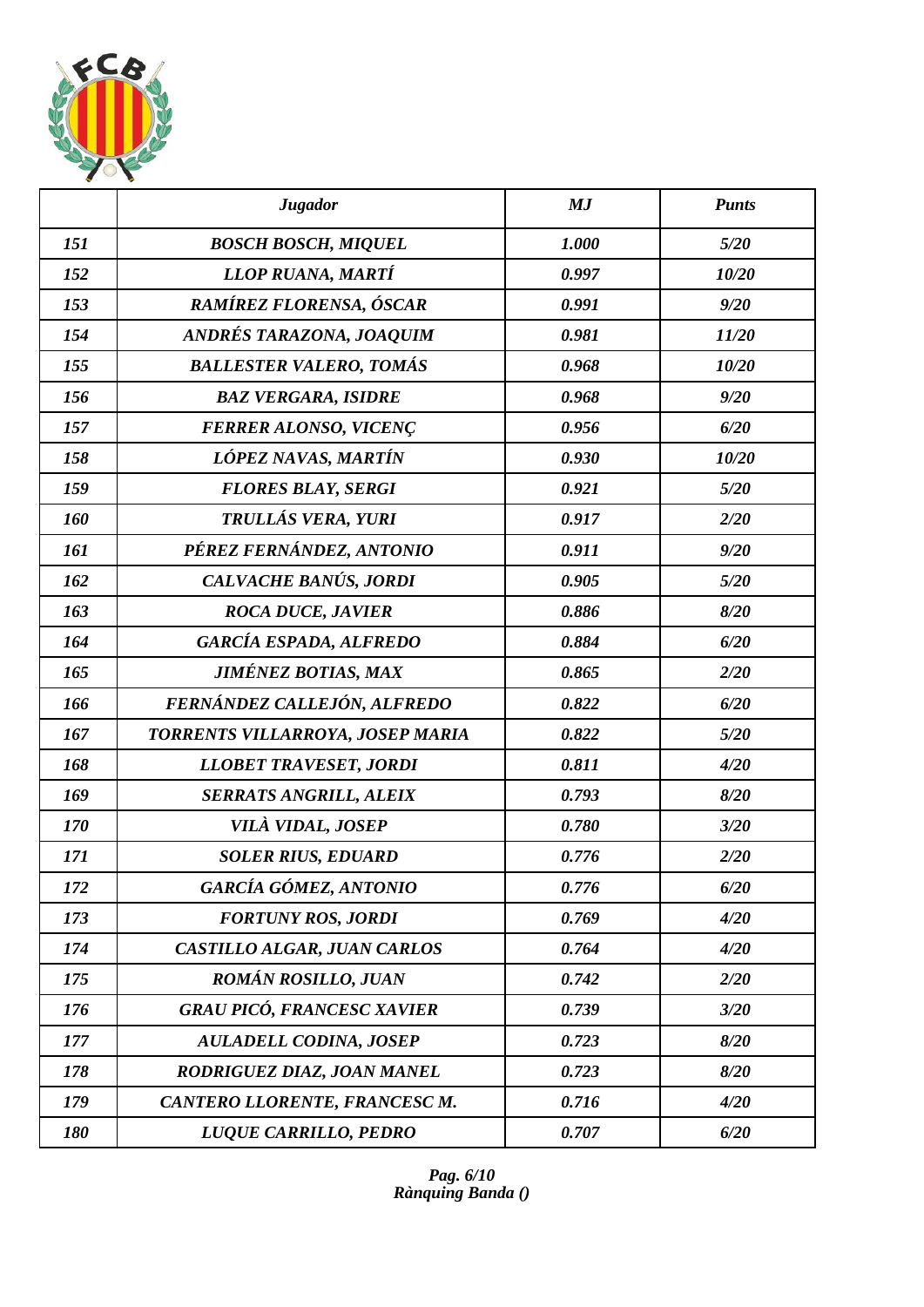

|     | <b>Jugador</b>                          | MJ    | <b>Punts</b> |
|-----|-----------------------------------------|-------|--------------|
| 181 | PUJOL GARCÍA, JAUME                     | 0.697 | 4/20         |
| 182 | ÁLVAREZ ÁLVAREZ, ALEJANDRO              | 0.690 | 3/20         |
| 183 | <b>GILABERT CAPDEVILA, LLUIS</b>        | 0.676 | 9/20         |
| 184 | <b>GIMÉNEZ FONT, FRANCESC XAVIER</b>    | 0.671 | 2/20         |
| 185 | <b>CHIVA CERVERA, ALFONSO</b>           | 0.173 | 0/20         |
| 186 | <b>GARRIGA COMAS, JORDI</b>             | 6.898 | 14/18        |
| 187 | <b>JIMÉNEZ GALERA, SERGI</b>            | 4.688 | 2/2          |
| 188 | <b>MALLOL RUIZ, BONAVENTURA</b>         | 3.454 | 0/2          |
| 189 | VAN KESSEL, MARK STEFAN                 | 2.778 | 6/6          |
| 190 | CORPAS NATOLI, FERNANDO                 | 2.632 | 0/2          |
| 191 | MARTINICORENA AGUILO, CÉSAR             | 2.449 | 4/4          |
| 192 | PRINZIVALLI CARRUBBA, PIETRO            | 2.380 | 10/14        |
| 193 | <b>RIBAS MONTMANY, ESTEVE</b>           | 2.360 | 0/2          |
| 194 | CHACÓN LÓPEZ, CARLOS J.                 | 2.173 | 4/6          |
| 195 | <b>MAJUA PERIS, JOSEP LLUIS</b>         | 2.155 | 12/18        |
| 196 | PINEDA LAFUENTE, JOAN JOSEP             | 2.140 | 6/12         |
| 197 | PÉREZ ANDREU, ALEJANDRO                 | 2.120 | 0/2          |
| 198 | CASTELLS LÓPEZ, ISAAC                   | 2.108 | 10/16        |
| 199 | <b>BARRIENTOS CABALLERO, JOAN JOSEP</b> | 2.049 | 2/4          |
| 200 | GONZÁLEZ LÓPEZ, JESÚS                   | 2.037 | 12/18        |
| 201 | VICENTE RUIZ, JOSÉ                      | 1.936 | 2/2          |
| 202 | VILALTA PARÉ, VALENTÍ                   | 1.881 | 6/12         |
| 203 | <b>RIUS PIQUÉ, XAVIER</b>               | 1.814 | 0/6          |
| 204 | <b>LENTZ, CHRISTOPHE</b>                | 1.798 | 8/10         |
| 205 | <b>GARCÉS TURMO, CARMELO</b>            | 1.750 | 0/4          |
| 206 | PALACIOS CAY, ANGEL                     | 1.733 | 8/14         |
| 207 | <b>BOYA SOLER, LLUÍS</b>                | 1.714 | 2/4          |
| 208 | <b>CARRERAS BATLLE, JAUME</b>           | 1.708 | 4/6          |
| 209 | PEÑA MARTÍNEZ, FRANCISCO                | 1.655 | 0/4          |
| 210 | SERRANO FERNÁNDEZ, JORDI                | 1.648 | 6/6          |

*Pag. 7/10 Rànquing Banda ()*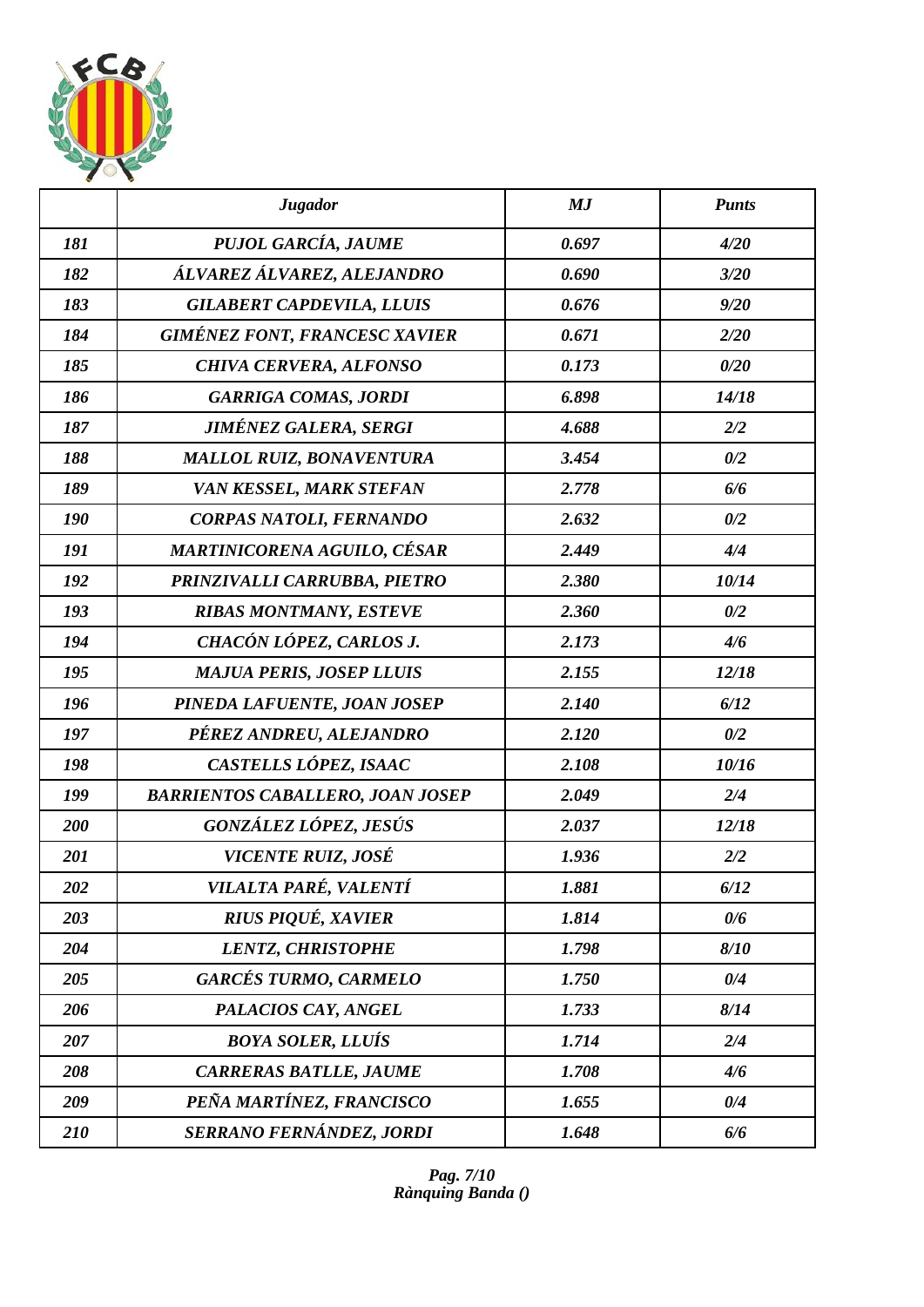

|     | <b>Jugador</b>                    | MJ    | <b>Punts</b> |
|-----|-----------------------------------|-------|--------------|
| 211 | PÉREZ LÓPEZ, JOSEP ANT.           | 1.571 | 2/8          |
| 212 | LÓPEZ LÓPEZ, SATURIO              | 1.554 | 0/4          |
| 213 | CORTÉS TESTILLANO, FRANCISCO      | 1.538 | 2/2          |
| 214 | <b>GUIU GIRAUT, CARLOS</b>        | 1.506 | 6/14         |
| 215 | <b>MAYMO LLARGUES, ANTONI</b>     | 1.493 | 8/10         |
| 216 | <b>GONZÁLEZ CASTILLO, MANUEL</b>  | 1.468 | 3/8          |
| 217 | MARÍN SÁNCHEZ, JOSÉ IGNACIO       | 1.428 | 6/12         |
| 218 | PÉREZ ZORRILLA, RAFAEL            | 1.426 | 0/4          |
| 219 | GONZÁLEZ SÁNCHEZ, JOSEP LL.       | 1.403 | 8/16         |
| 220 | RAMOS CLARES, FRANCISCO JAVIER    | 1.400 | 6/12         |
| 221 | PRATS PERI, IVÁN                  | 1.396 | 10/18        |
| 222 | MONTASELL NADAL, JOAQUIM          | 1.368 | 0/4          |
| 223 | FRADERA NOÉ, JORDI                | 1.357 | 0/2          |
| 224 | <b>MORENO MEDINA, JUAN CARLOS</b> | 1.353 | 12/16        |
| 225 | <b>MÁRQUEZ MONTES, ANTONIO</b>    | 1.353 | 0/6          |
| 226 | <b>BOSQUED TORE, DAVID</b>        | 1.329 | 5/10         |
| 227 | SALVANY REÑE, JOSÉ MARÍA          | 1.311 | 4/16         |
| 228 | <b>ARTIGAS BENTANACHS, XAVIER</b> | 1.275 | 4/12         |
| 229 | <b>SOLAR MOLINA, SERGIO</b>       | 1.267 | 0/2          |
| 230 | GARCÍA MARÍN, FERNANDO            | 1.250 | 2/2          |
| 231 | MARTÍNEZ CALDERÓN, XAVIER         | 1.239 | 12/18        |
| 232 | JANES AUTONELL, RAMÓN             | 1.212 | 5/18         |
| 233 | DAVILA SILVA, HENRY               | 1.199 | 10/14        |
| 234 | <b>GONZÁLEZ NAVARRETE, JUAN</b>   | 1.191 | 5/8          |
| 235 | <b>ABIZANDA SOLER, IGNACIO</b>    | 1.177 | 8/18         |
| 236 | CASALS OLIVA, JAUME               | 1.150 | 2/2          |
| 237 | <b>LABRADOR CODINA, JOSEP</b>     | 1.144 | 6/18         |
| 238 | SANTESMASSES BENET, FRANCESC X.   | 1.098 | 4/8          |
| 239 | CARALT VILA, MIQUEL               | 1.094 | 6/14         |
| 240 | <b>SARRATE POCH, PERE</b>         | 1.090 | 6/16         |

*Pag. 8/10 Rànquing Banda ()*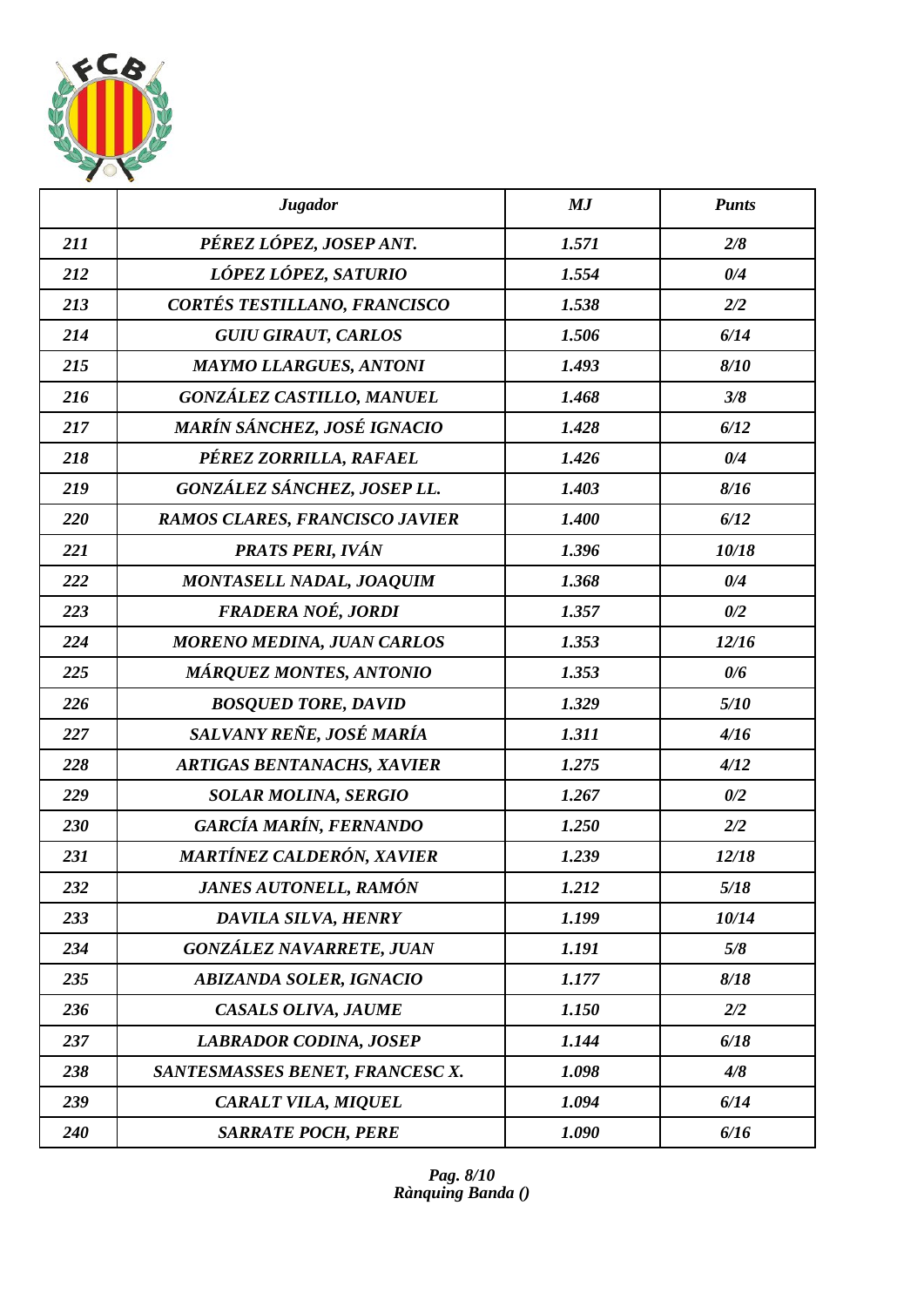

|     | <b>Jugador</b>                     | MJ    | <b>Punts</b> |
|-----|------------------------------------|-------|--------------|
| 241 | <b>MARTÍNEZ MORENO, DANIEL</b>     | 1.071 | 8/12         |
| 242 | PLANAS SITJÀ, TOMÀS                | 1.069 | 6/18         |
| 243 | <b>RUIZ NAVARRO, SERGIO</b>        | 1.059 | 12/18        |
| 244 | <b>VEIGA CARRETE, DAVID</b>        | 1.045 | 2/6          |
| 245 | DAUDE COSTA, ALBERTO               | 1.021 | 8/18         |
| 246 | CANDEAL DOMINGUEZ, MANUEL          | 1.012 | 0/6          |
| 247 | CASTAÑÉ ESCUBEYRO, JOAQUIM         | 0.993 | 4/10         |
| 248 | <b>GARCÍA ESPIGARES, FRANCISCO</b> | 0.985 | 4/12         |
| 249 | <b>GARCÍA ESPIGARES, JOSÉ</b>      | 0.974 | 0/6          |
| 250 | FUENTE JUTGLÀ, SANTI               | 0.967 | 8/10         |
| 251 | MAYO CUBERO, JOSÉ AUGUSTO          | 0.954 | 6/16         |
| 252 | ANDRÉS AULADELL, LLUIS             | 0.909 | 2/10         |
| 253 | VILLÉN GALLACH, JOAN               | 0.905 | 4/10         |
| 254 | VILA CATAFAL, JUAN                 | 0.902 | 4/10         |
| 255 | <b>RUBIO MOYA, ANTONIO</b>         | 0.895 | 10/16        |
| 256 | <b>AMORETTI VIDAL, LLUIS</b>       | 0.880 | 5/8          |
| 257 | <b>DUQUE MATEO, FRANCISCO</b>      | 0.879 | 2/10         |
| 258 | ARIAS SÁNCHEZ, MIGUEL              | 0.874 | 4/6          |
| 259 | PERALTA TUDELA, SALVADOR           | 0.872 | 2/2          |
| 260 | <b>RAULET CLOS, ESTEVE</b>         | 0.863 | 2/12         |
| 261 | MAQUEDA DURÁN, JOAN                | 0.861 | 2/6          |
| 262 | CAÑELLAS TAPIZ, ALAIN              | 0.841 | 0/6          |
| 263 | VILCHEZ VELASCO, ÁNGEL             | 0.833 | 0/2          |
| 264 | LLOVERAS MARTÍNEZ, FCO. JOSÉ       | 0.829 | 0/2          |
| 265 | <b>MARTÍNEZ LOPEZOSA, JOSÉ</b>     | 0.825 | 0/2          |
| 266 | HERRERÍAS CRUZ, JOAN JOSEP         | 0.825 | 0/2          |
| 267 | ROPERO VILARÓ, ADRIÀ               | 0.767 | 0/4          |
| 268 | <b>FUENTE MONTANE, NICOLAU</b>     | 0.761 | 0/6          |
| 269 | <b>BONALUQUE SÁNCHEZ, MANUEL</b>   | 0.732 | 0/6          |
| 270 | <b>MONTERO MANEL, ENRIC</b>        | 0.694 | 2/6          |

*Pag. 9/10 Rànquing Banda ()*